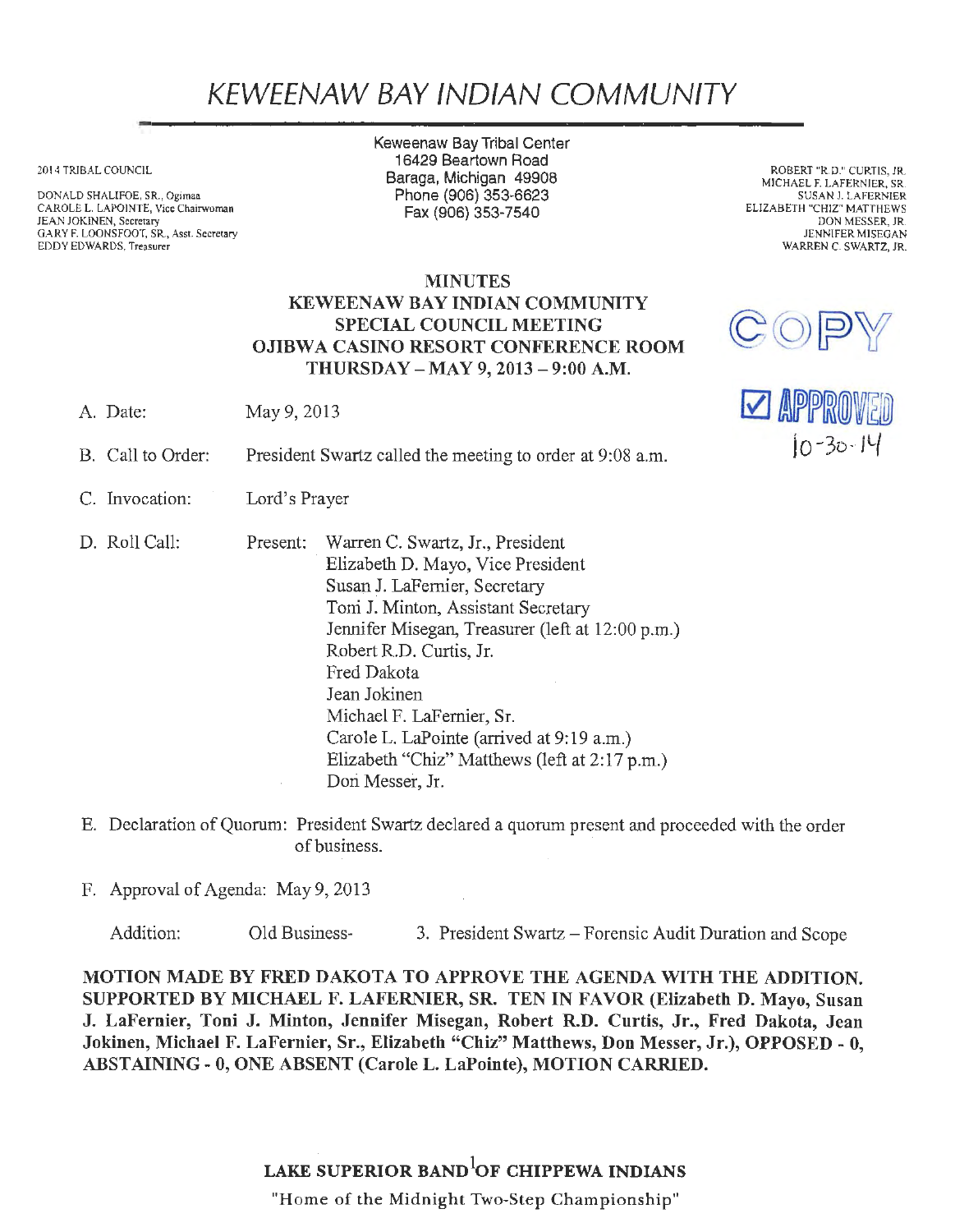- G. For Your Inforrnation:
	- 1. An Invite to Community Forums (6) from Adam Burley, President of Rio Tinto Eagle Mine
	- 2. VOIGT Intertribal Task Force Meeting Minutes April 4, 2013-0namia, Minnesota

H. Approval of Meeting Minutes:

1. June 7, 2012

MOTION MADE BY ELIZABETH D. MAYO TO APPROVE THE JUNE 7, 2012 MEETING MINUTES. SUPPORTED BY TONI J. MINTON. SEVEN IN FAVOR (Elizabeth D. Mayo, Susan J. LaFernier, Toni J. Minton, Fred Dakota, Jean Jokinen, Michael F. LaFernier, Sr., Elizabeth "Chiz" Matthews), OPPOSED - O, THREE ABSTAINING (Jennifer Misegan, Robert R.D. Curtis, Jr., Don Messer, Jr.), ONE ABSENT (Carole L. LaPointe), MOTION CARRIED.

2. June 14, 2012

MOTION MADE BY FRED DAKOTA TO APPROVE THE JUNE 14, 2012 MEETING MINUTES. SUPPORTED BY ELIZABETH D. MAYO. SEVEN IN FAVOR (Elizabeth D. Mayo, Susan J. LaFernier, Toni J. Minton, Robert R.D. Curtis, Jr., Fred Dakota, Michael F. LaFernier, Sr., Elizabeth "Chiz" Matthews), OPPOSED - 0, THREE ABSTAINING (Jennifer Misegan, Jean Jokinen, Don Messer, Jr.), ONE ABSENT (Carole L. LaPointe), MOTION CARRIED.

Carole LaPointe arrived at 9:19 a.m.

3. June 21, 2012

MOTION MADE BY MICHAEL F. LAFERNIER, SR. TO APPROVE THE JUNE 21, 2012 MEETING MINUTES. SUPPORTED BY ELIZABETH "CHIZ" MATTHEWS. NINE IN FAVOR (Elizabeth D. Mayo, Susan J. LaFernier, Toni J. Minton, Robert R.D. Curtis, Jr., Fred Dakota, Jean Jokinen, Michael F. LaFernier, Sr., Carole L. LaPointe, Elizabeth "Chiz" Matthews), OPPOSED - O, TWO ABSTAINING (Jennifer Misegan, Don Messer, Jr.), ABSENT - O, MOTION CARRIED.

- I. Old Business:
	- 1. Jennifer Misegan, Treasurer Donations May  $2013 -$  (will return to later in the day)
	- 2. Bruce LaPointe, Projects Manager Transfer Station Pre-Engineered Steel Building Bids. Mike LaF ernier asked if all of the bidders received the same information to bid from regarding insulation, snow load, etc. They all received the same information.
- J. New Business:
	- 1. Bruce LaPointe, Projects Manager Kawbawgam Road Water Study and Replacement Well MOA - Project #BE 12-G90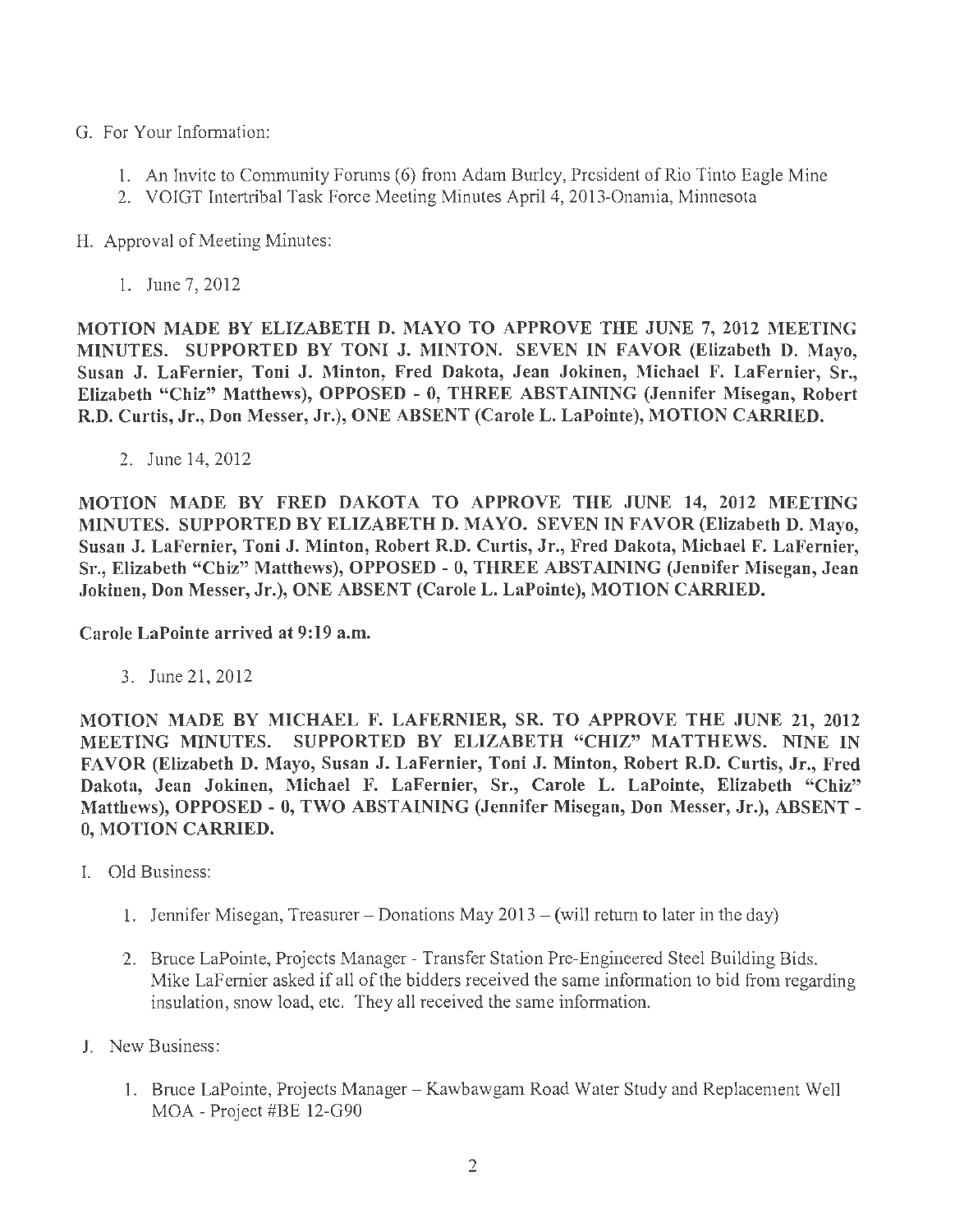MOTION MADE BY SUSAN J. LAFERNIER TO APPROVE THE MEMORANDUM OF AGREEMENT BETWEEN THE INDIAN HEALTH SERVICES AND THE KEWEENAW BAY INDIAN COMMUNITY FOR THE KAWBAWGAM ROAD WATER STUDY AND REPLACEMENT WELL ON THE KEWEENAW BAY RESERVATION. SUPPORTED BY JENNIFER MISEGAN. ALL IN FAVOR (Elizabeth D. Mayo, Susan J. LaFernier, Toni J. Minton, Jennifer Misegan, Robert R.D. Curtis, Jr., Fred Dakota, Jean Jokinen, Michael F. LaFernier, Sr., Carole L. LaPointe, Elizabeth "Chiz" Matthews, Don Messer, Jr.), OPPOSED - 0, ABSTAINING - O, ABSENT - 0, MOTION CARRIED.

[Old Business]

3. President Swartz - Ojibwa Housing Authority Forensic Audit Duration and Scope

President Swartz reviewed the discussion that took place at the OHA Board meeting on May 7, 2013. The Housing Director requested the allegations for the audit and the time duration. President Swartz explained the audit is to help the new Board so they are comfortable with the operations of Housing.

Jennifer Misegan has contacted two firms and would like to schedule a conference call with them.

[New Business]

2. Andrew Kozich, KBOCC Environmental Science Department Chair (not present) - Tribal Community Mailing List Request for Climate Change Research Project

3.Lindy Grell (not present)- New Business License for Joseph LaFernier/Joe's Custom and Detail (1:00 p.m.)

4. President Swartz - Committee/Board Selections. A discussion was held regarding Health Board HIP AA and confidentiality violations. A statement will need to be added to the committee application form.

Andrew Kozich now present: He requested a mailing list for those age 18 and over and he wanted to interview Baraga County members.

MOTION MADE BY ELIZABETH D. MAYO TO APPROVE THE COMMUNITY MAILING LIST REQUEST FROM THE KBOCC ENVIRONMENTAL DEPARTMENT OF SCIENCE CHAIR FOR BARAGA COUNTY MEMBERS EIGHTEEN YEARS OF AGE AND OVER. SUPPORTED BY DON MESSER, JR. TEN IN FAVOR (Elizabeth D. Mayo, Susan J. LaFernier, Toni J. Minton, Jennifer Misegan, Robert R.D. Curtis, Jr., Fred Dakota, Michael F. LaFernier, Sr., Carole L. LaPointe, Elizabeth "Chiz" Matthews, Don Messer, Jr.), ONE OPPOSED (Jean Jokinen), ABSTAINING - O, ABSENT - O, MOTION CARRIED.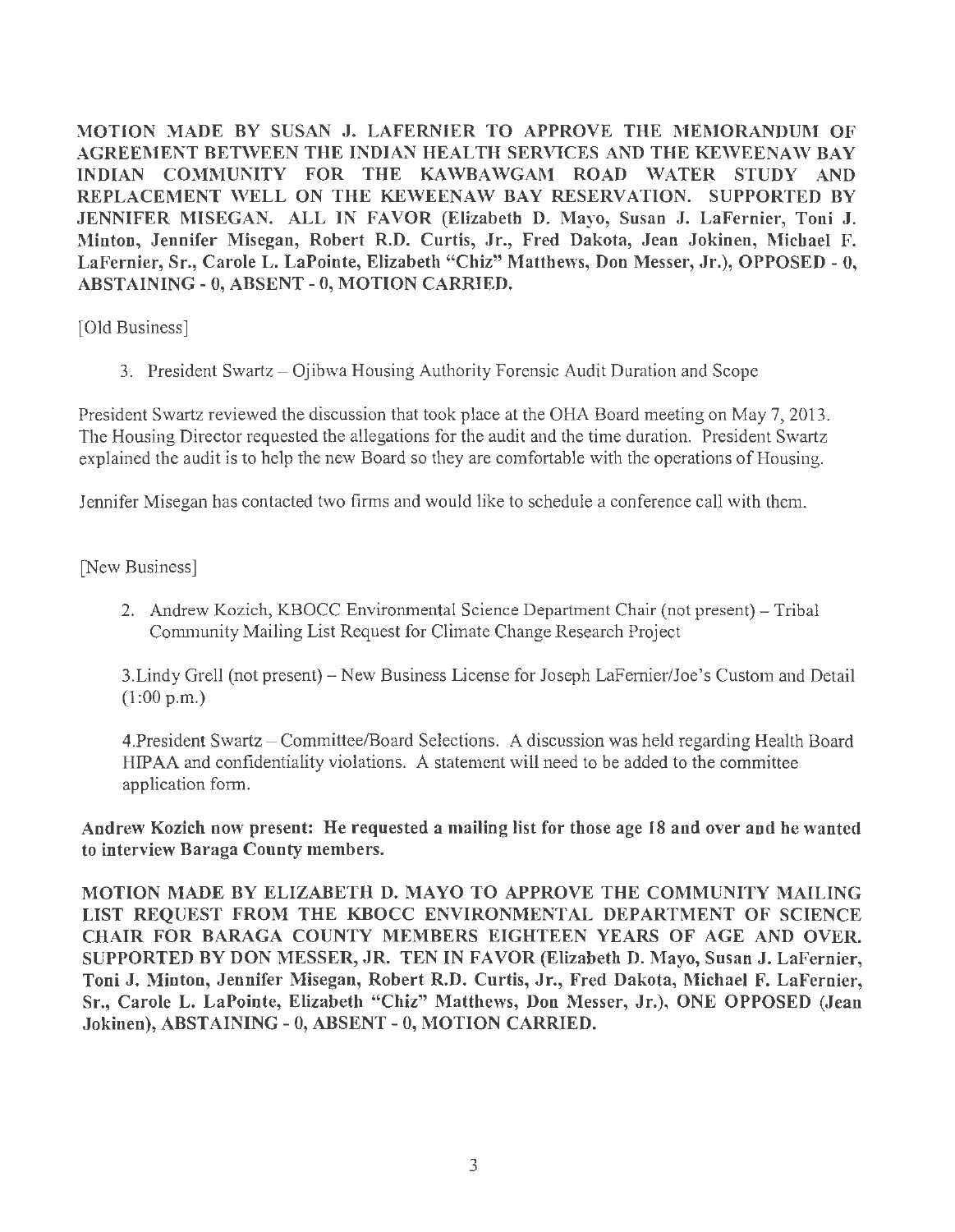- K. Closed Session:
	- 1. Francis LaPointe, CFO/Jennifer Misegan, Treasurer/Larry Denomie III, CEO/David Haataja, Casinos General Manager/Dale Shalifoe, Baraga Casino Assistant General Manager - Finance
	- 2. Sarah Maki, Assistant CEO Council Waiver Request for Nepotism
	- 3. President Swartz Adjudication of Jeanne Kauppila for ICW A/Adjudication Committee
	- 4. Larry Denomie III, CEO Eagle Radio General Manager Employment Agreement Renewal
	- 5. Attorney's Office I.H.S. Contract Support Cost Case

MOTION MADE BY CAROLE L. LAPOINTE TO GO INTO CLOSED SESSION AT 10:10 A.M. SUPPORTED BY MICHAEL F. LAFERNIER, SR. SEVEN IN FAVOR (Susan J. LaFernier, Toni J. Minton, Jennifer Misegan, Robert R.D. Curtis, Jr., Michael F. LaFernier, Sr., Carole L. LaPointe, Elizabeth "Chiz" Matthews), FOUR OPPOSED (Elizabeth D. Mayo, Fred Dakota, Jean Jokinen, Don Messer, Jr.), ABSTAINING - 0, ABSENT- 0, MOTION CARRIED.

Break:  $10:11 - 10:23$  a.m.

Lunch:  $11:59$  a.m.  $-1:07$  p.m.

Jennifer Misegan left at 12:00 p.m.

MOTION MADE BY JEAN JOKINEN TO GO INTO OPEN SESSION AT 1:46 P.M. SUPPORTED BY ROBERT R.D. CURTIS, JR. TEN IN FAVOR (Elizabeth D. Mayo, Susan J. LaFernier, Toni J. Minton, Robert R.D. Curtis, Jr., Fred Dakota, Jean Jokinen, Michael F. LaFernier, Sr., Carole L. LaPointe, Elizabeth "Chiz" Matthews, Don Messer, Jr.), OPPOSED - O, ABSTAINING - 0, ONE ABSENT (Jennifer Misegan), MOTION CARRIED.

[New Business]

3. Lindy Grell, Tribal Attorney - Joseph LaFernier (not present) New Business License Application d/b/a Joe's Custom and Detail

MOTION MADE BY ELIZABETH D. MA YO TO APPROVE THE NEW BUSINESS LICENSE FOR JOSEPH LAFERNIER DOING BUSINESS AS JOE'S CUSTOM AND DETAIL. SUPPORTED BY ELIZABETH "CHIZ" MATTHEWS.

There were questions on where the business was located, bonding and insurance and his address. Lindy Grell was not aware

MOTION MADE BY ROBERT R.D. CURTIS, JR. TO TABLE THE NEW BUSINESS LICENSE APPLICATION UNTIL NEXT WEEK AT 6:30 P.M. SUPPORTED BY ELIZABETH "CHIZ" MATTHEWS. TEN IN FAVOR (Elizabeth D. Mayo, Susan J. LaFernier, Toni J. Minton, Robert R.D. Curtis, Jr., Fred Dakota, Jean Jokinen, Michael F. LaFernier, Sr., Carole L. LaPointe, Elizabeth "Chiz" Matthews, Don Messer, Jr.), OPPOSED - O, ABSTAINING - O, ONE ABSENT (Jennifer Misegan), MOTION CARRIED.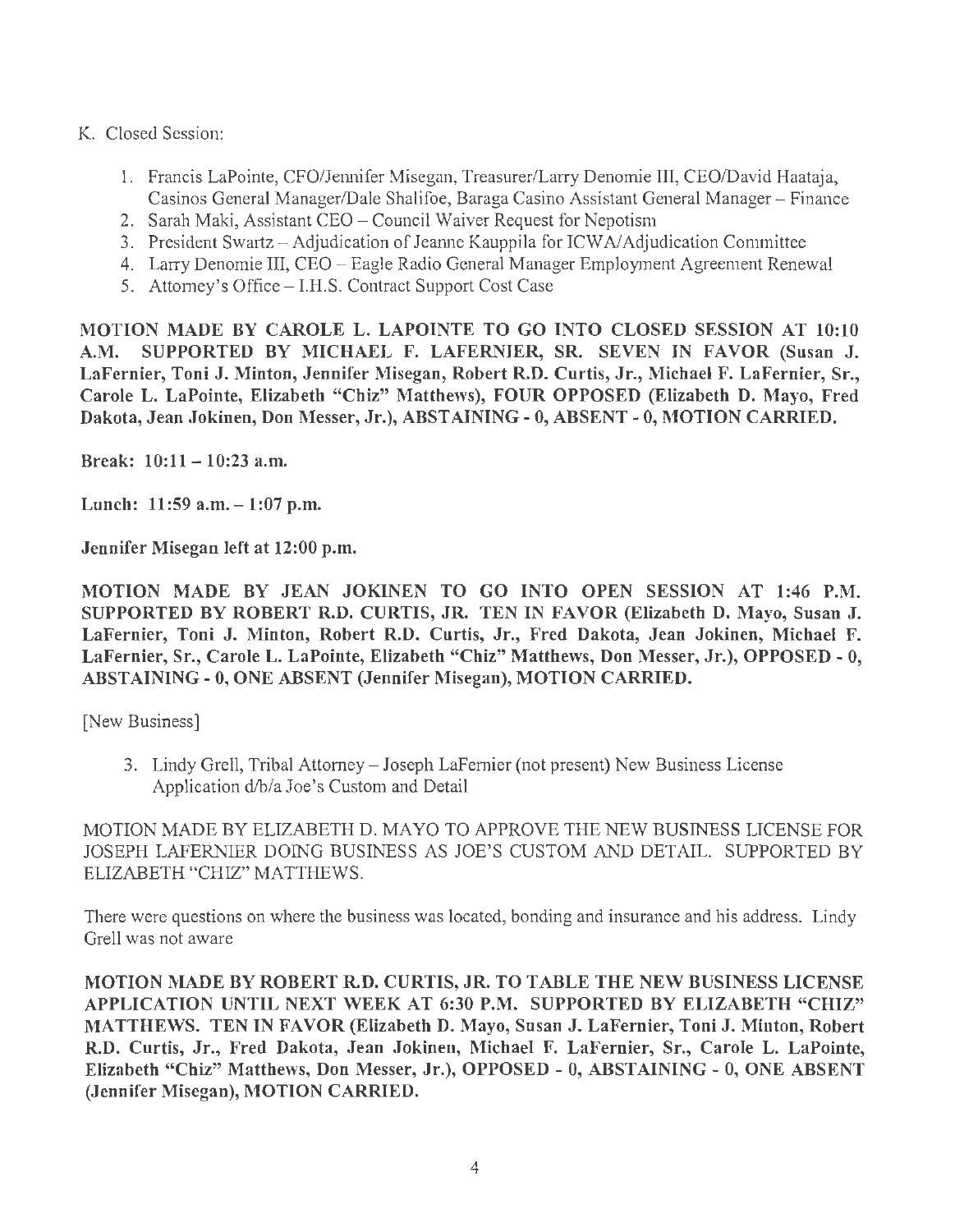- 4. President Swartz Committee/Board Selections
	- a) Constitutional Committee (1) Alternate seat (1 applicant)

MOTION MADE BY ELIZABETH D. MAYO TO APPOINT DAWN ALEXANDER TO THE CONSTITUTIONAL COMMITTEE AS AN ALTERNATE. SUPPORTED BY ELIZABETH "CHIZ" MATTHEWS. NINE IN FAVOR (Elizabeth D. Mayo, Susan J. LaFernier, Toni J. Minton, Robert R.D. Curtis, Jr., Fred Dakota, Michael F. LaFernier, Sr., Carole L. LaPointe, Elizabeth "Chiz" Matthews, Don Messer, Jr.), OPPOSED - O, ONE ABSTAINING (Jean Jokinen), ONE ABSENT (Jennifer Misegan), MOTION CARRIED.

> b) Enrollment Board (1) Elder seat (1 applicant). Also need an additional elder seat to be filled

MOTION MADE BY ELIZABETH D. MAYO TO APPOINT AMELIA SAPCUT TO THE ELDER SEAT ON THE ENROLLMENT BOARD AND ADVERTISE AN ADDITIONAL ELDER SEAT FOR APPLICANTS AGE SIXTY AND OVER. SUPPORTED BY TONI J. MINTON. TEN IN FAVOR (Elizabeth D. Mayo, Susan J. LaFernier, Toni J. Minton, Robert R.D. Curtis, Jr., Fred Dakota, Jean Jokinen, Michael F. LaFernier, Sr., Carole L. LaPointe, Elizabeth "Chiz" Matthews, Don Messer, Jr.), OPPOSED - O, ABSTAINING - O, ONE ABSENT (Jennifer Misegan), MOTION CARRIED.

c) Natural Resources Committee (2) seats (2 applicants)

MOTION MADE BY ROBERT R.D. CURTIS, JR. TO APPOINT JOHN SEPPANEN AND DAWN ALEXANDER TO THE NATURAL RESOURCES COMMITTEE. SUPPORTED BY FRED DAKOTA. NINE IN FAVOR (Elizabeth D. Mayo, Susan J. LaFernier, Toni J. Minton, Robert R.D. Curtis, Jr., Fred Dakota, Michael F. LaFernier, Sr., Carole L. LaPointe, Elizabeth "Chiz" Matthews, Don Messer, Jr.), OPPOSED - O, ONE ABSTAINING (Jean Jokinen), ONE ABSENT (Jennifer Misegan), MOTION CARRIED.

d) Parks and Recreation Committee (1) seat (2 applicants)

MOTION MADE BY ELIZABETH D. MAYO TO APPOINT WILLIAM JONDREAU, SR. TO THE PARKS AND RECREATION COMMITTEE. SUPPORTED BY FRED DAKOTA. NINE IN FAVOR (Elizabeth D. Mayo, Susan J. LaFernier, Toni J. Minton, Robert R.D. Curtis, Jr., Fred Dakota, Michael F. LaFernier, Sr., Carole L. LaPointe, Elizabeth "Chiz" Matthews, Don Messer, Jr.), OPPOSED - 0, ONE ABSTAINING (Jean Jokinen), ONE ABSENT (Jennifer Misegan}, MOTION CARRIED.

> e) ICWA/Justice Committee  $(1)$  seat  $-$ No applicants for this Committee were received. Will repost for this Committee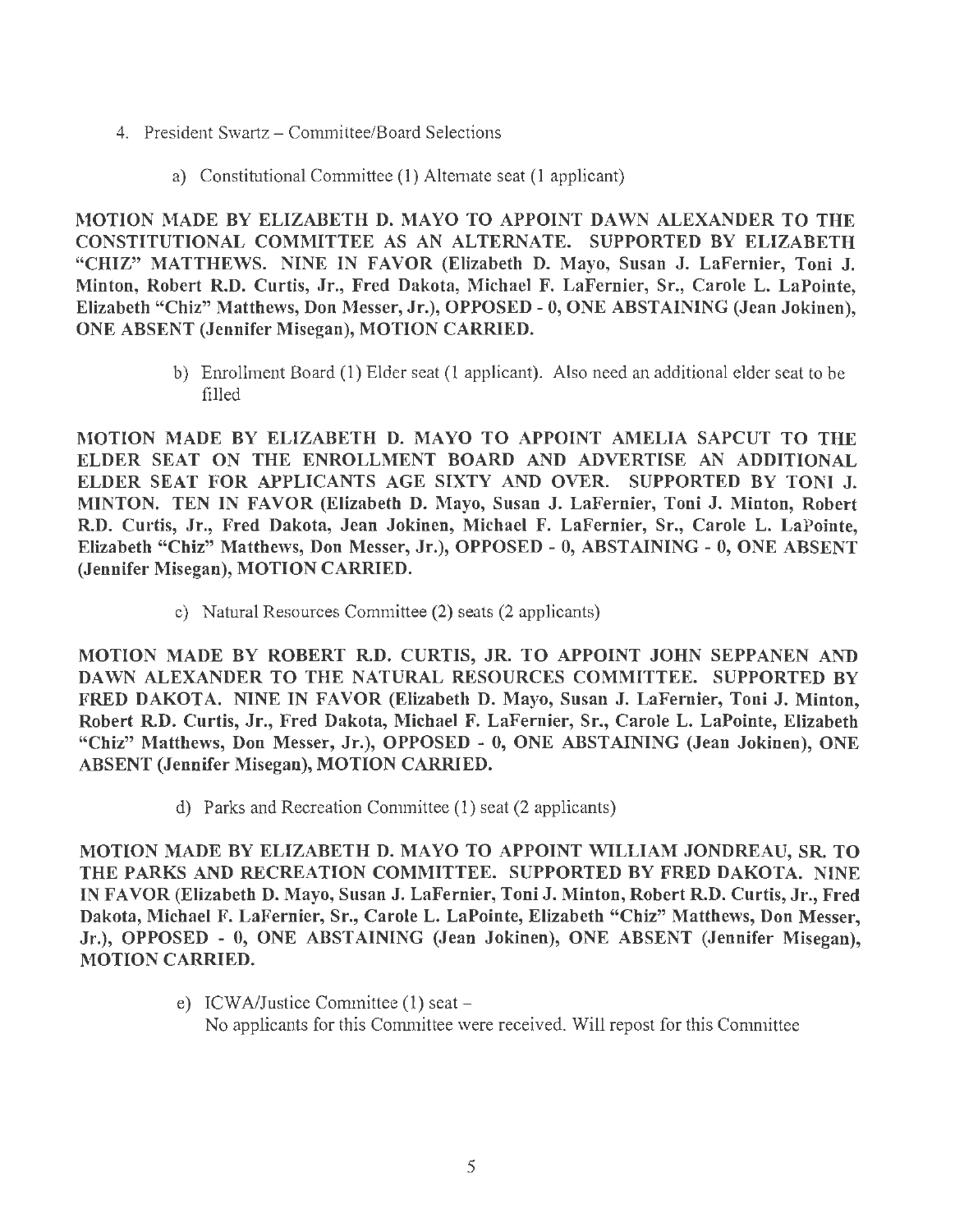f) Youth Committee (2) seats (2 applicants)

MOTION MADE BY ELIZABETH D. MAYO TO APPOINT CHERYNE CLEMENTS AND DAWN ALEXANDER TO THE YOUTH COMMITTEE. SUPPORTED BY MICHAEL F. LAFERNIER, SR. NINE IN FAVOR (Elizabeth D. Mayo, Susan J. LaFernier, Toni J. Minton, Robert R.D. Curtis, Jr., Fred Dakota, Michael F. LaFernier, Sr., Carole L. LaPointe, Elizabeth "Chiz" Matthews, Don Messer, Jr.), OPPOSED - O, ONE ABSTAINING (Jean Jokinen), ONE ABSENT (Jennifer Misegan), MOTION CARRIED.

5. Vice President Mayo  $-$  a) Fourth of July Holiday

MOTION MADE BY ELIZABETH D. MAYO TO APPROVE (FRIDAY, JULY 5, 2013 AS A HOLIDAY ALONG WITH JULY 4<sup>TH</sup> FOR THE EMPLOYEES. SUPPORTED BY MICHAEL F. LAFERNIER, SR. EIGHT IN FAVOR (Elizabeth D. Mayo, Toni J. Minton, Robert R.D. Curtis, Jr., Fred Dakota, Michael F. LaFernier, Sr., Carole L. LaPointe, Elizabeth "Chiz" Matthews, Don Messer, Jr.), TWO OPPOSED (Susan J. LaFernier, Jean Jokinen), ABSTAINING - 0, ONE ABSENT (Jennifer Misegan), MOTION CARRIED.

Susan LaFemier stated her opposition: She is opposed because it was not done last year and she believes the policy should be changed.

b )Council Recording Secretary Stipend for Thursday Evening/Saturday Meetings

Vice President Mayo would like to suggest a stipend of \$125.00 for the Recording Secretary for the Thursday evening and Saturday Council meetings. Susan LaFernier stated they are supposed to flex their time for the meetings and meetings are included in the job description. Susan suggested a reclassification or promotion be submitted.

MOTION MADE BY ELIZABETH D. MAYO TO APPROVE A STIPEND OF \$125.00 FOR THE RECORDING SECRETARY FOR THE THURSDAY EVENING AND SATURDAY COUNCIL MEETINGS. (Motion died for lack of support)

6. Larry Denornie III, CEO - Weekly Update

## Elizabeth Matthews left at 2:17 p.m.

7. Sarah Maki, Assistant CEO -Enviromnental Mining Budget Modification - #534 to increase for the USGS water monitoring program on the Yellow Dog Plains with the Huron Mountain Club.

MOTION MADE BY MICHAEL F. LAFERNIER, SR. TO APPROVE THE MODIFICATION TO THE ENVIRONMENTAL MINING BUDGET IN THE AMOUNT OF \$60,500.00. SUPPORTED BY CAROLE L. LAPOINTE. NINE IN FAVOR (Elizabeth D. Mayo, Susan J. LaFernier, Toni J. Minton, Robert R.D. Curtis, Jr., Fred Dakota, Jean Jokinen, Michael F. LaFernier, Sr., Carole L. LaPointe, Don Messer, Jr.), OPPOSED - O, ABSTAINING - 0, TWO ABSENT (Jennifer Misegan, Elizabeth "Chiz" Matthews), MOTION CARRIED.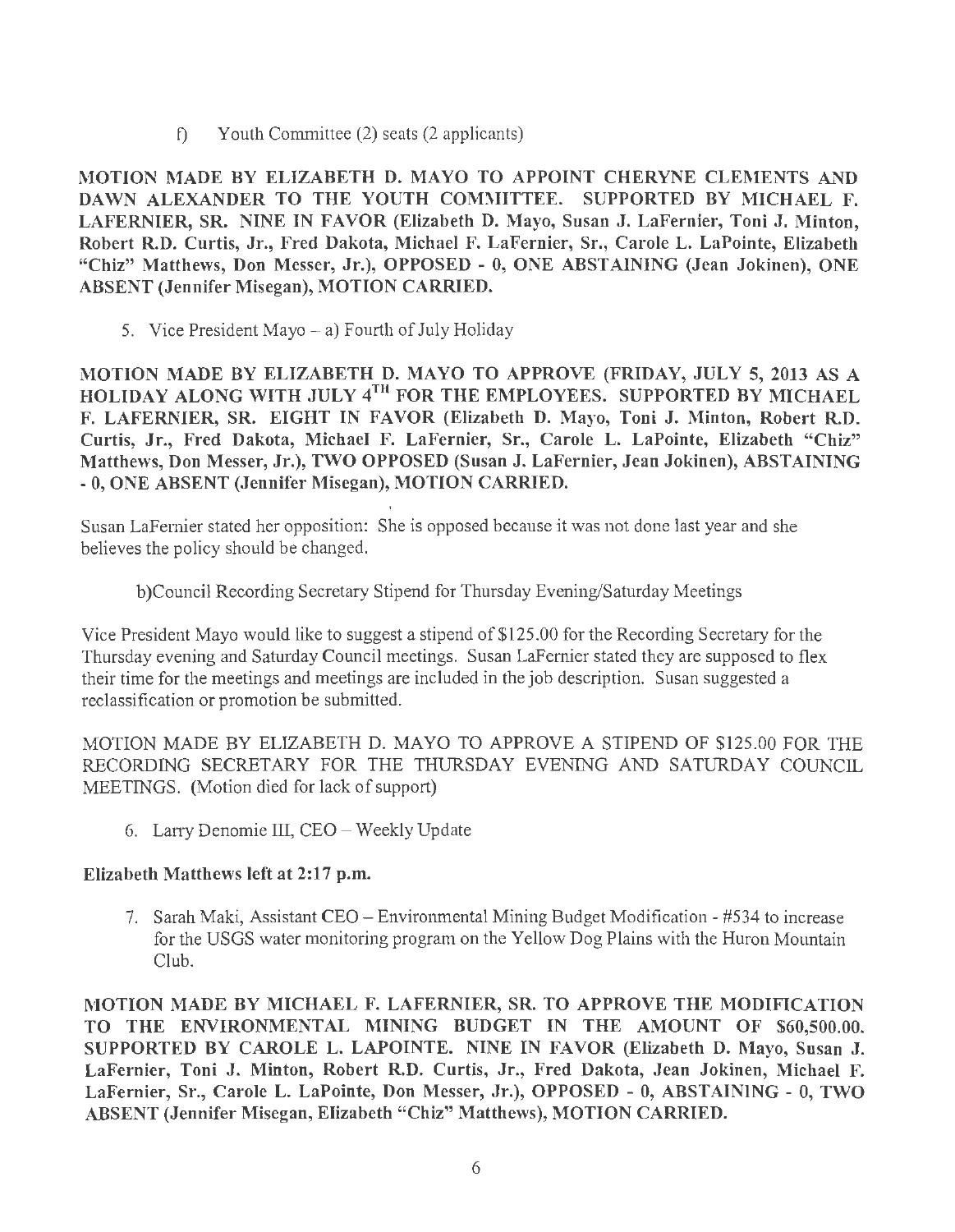8. Gregg Nominelli, Economic Developer – Committee for Alternative & Renewable Energy (CARE) Proposed Amendment to By-Laws

Gregg stated the Housing Director is no longer interested in serving on the committee and would like to reduce its membership from eight members to seven (Article III Section 1 Membership) and reduces the quorum needed to 4 from 5 (Article V Section 2)

MOTION MADE BY FRED DAKOTA TO APPROVE THE MEMBERSHIP AMENDMENT TO THE BY-LAWS OF THE COMMITTEE FOR ALTERNATE AND RENEWABLE ENERGY. SUPPORTED BY CAROLE L. LAPOINTE. NINE IN FAVOR (Elizabeth D. Mayo, Susan J. LaFernier, Toni J. Minton, Robert R.D. Curtis, Jr., Fred Dakota, Jean Jokinen, Michael F. LaFernier, Sr., Carole L. LaPointe, Don Messer, Jr.), OPPOSED - 0, ABSTAINING - O, TWO ABSENT (Jennifer Misegan, Elizabeth "Chiz" Matthews), MOTION CARRIED.

May 2013 Donations - Tabled prior

MOTION MADE BY JEAN JOKINEN TO DENY THE REMAINING MAY 2013 DONATION REQUESTS. SUPPORTED BY CAROLE L. LAPOINTE. NINE IN FAVOR (Elizabeth D. Mayo, Susan J. LaFernier, Toni J. Minton, Robert R.D. Curtis, Jr., Fred Dakota, Jean Jokinen, Michael F. LaFernier, Sr., Carole L. LaPointe, Don Messer, Jr.), OPPOSED - O, ABSTAINING - 0, TWO ABSENT (Jennifer Misegan, Elizabeth "Chiz" Matthews), MOTION CARRIED.

Council Waiver Request for Nepotism-Pre-Primary Program

MOTION MADE BY ELIZABETH D. MAYO TO APPOINT STACEY SOMORO AS SUPERVISOR TO NANCY LAMB AND IN HER ABSENCE APPOINT NISSA LAPOINTE OR KELLY DOWD TO SUPERVISE BASED ON THE NEPOTISM POLICY. SUPPORTED BY TONI J. MINTON. NINE IN FAVOR (Elizabeth D. Mayo, Susan J. LaFernier, Toni J. Minton, Robert R.D. Curtis, Jr., Fred Dakota, Jean Jokinen, Michael F. LaFernier, Sr., Carole L. LaPointe, Don Messer, Jr.), OPPOSED - O, ABSTAINING - 0, TWO ABSENT (Jennifer Misegan, Elizabeth "Chiz" Matthews), MOTION CARRIED.

Ed Janisse Employment Agreement - Eagle Radio Stations General Manager - with Modifications

MOTION MADE BY ELIZABETH D. MAYO TO APPROVE THE EMPLOYMENT AGREEMENT WITH ED JANISSE AND AMEND SECTION 2.2 TO ALLOW FOR A ONE-YEAR TERM AND AUTOMATIC RENEWAL FOR TWO YEARS. SUPPORTED BY CAROLE L. LAPOINTE. EIGHT IN FAVOR (Elizabeth D. Mayo, Susan J. LaFernier, Toni J. Minton, Robert R.D. Curtis, Jr., Fred Dakota, Michael F. LaFernier, Sr., Carole L. LaPointe, Don Messer, Jr.), ONE OPPOSED (Jean Jokinen), ABSTAINING - O, TWO ABSENT (Jennifer Misegan, Elizabeth "Chiz" Matthews), MOTION CARRIED.